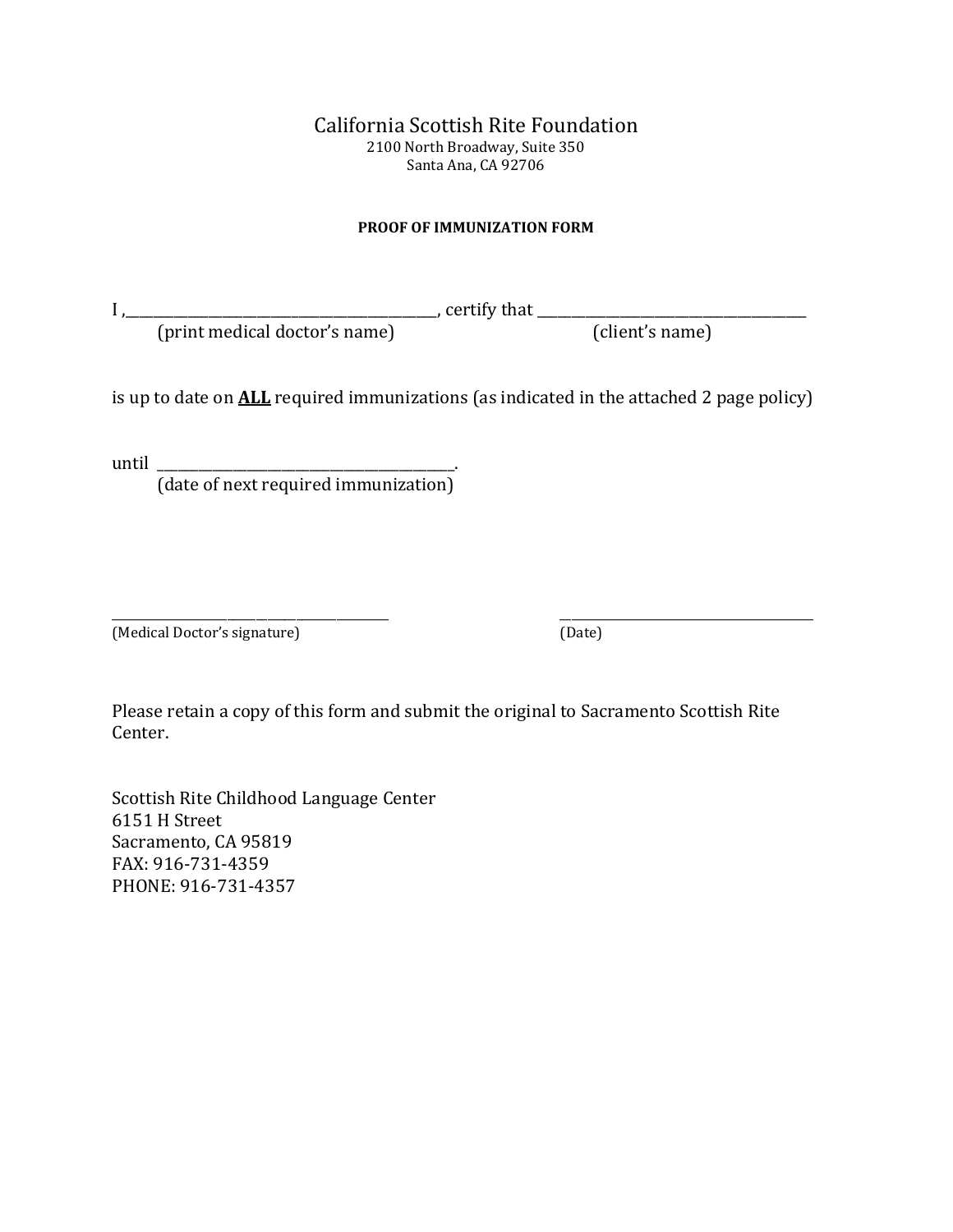## **CALIFORNIA SCOTTISH RITE FOUNDATION RITECARE® CHILD IMMUNIZATION POLICY**

Please refer to the following guidelines: Any "pupil" (person under 18 years of age) seeking admission to a given public or private elementary or secondary school, child care center, day nursery, nursery school, family day care home, or development center is required to demonstrate vaccinations as follows:

| 2-3 months        | 1 each of Polio, DTaP, Hib, Hep B            |
|-------------------|----------------------------------------------|
| 4-5 months        | 2 each of Polio, DTaP, Hib, Hep B            |
| 6–14 months       | 3 DTaP                                       |
|                   | 2 each of Polio, Hib, Hep B                  |
| 15–17 months      | 3 each of Polio, DTaP                        |
|                   | 2 Hep B                                      |
|                   | 1 MMR, on or after the first birthday (1)    |
|                   | 1 Hib, on or after the first birthday (1, 3) |
| 18 months-5 years | 3 Polio                                      |
|                   | 4 DTaP                                       |
|                   | 3 Hep B                                      |
|                   | 1 MMR, on or after the first birthday (1)    |
|                   | 1 Hib, on or after the first birthday (1,3)  |
|                   | 1 Varicella (chickenpox) (2)                 |

Abbreviations:

-DTaP: Diphtheria, tetanus, and pertussis combined vaccine.

-Hib: Haemophilus influenzae type b vaccine; required only for children up to age 4 years, 6 months.

-MMR: Measles,mumps, and rubella combined vaccine.

-Hep B: Hepatitis B vaccine.

-Varicella: Chickenpox vaccine.

(1) Receipt of the dose up to (and including) 4 days before the birthday will satisfy the child care entry immunization requirement.

(2) If a child had chickenpox disease and this is indicated on the Immunization Record by the child's physician, they meet the requirement. Write "disease" in the chickenpox date box on the blue card.

(3) Required only for children who have not reached the age of 4 years 6 months

#### **Students Admitted between the ages of 4 and 6 years need the following immunizations:**

- [Diphtheria](http://www.cdc.gov/vaccines/vpd-vac/diphtheria/default.htm)[,Tetanus,](http://www.cdc.gov/vaccines/vpd-vac/tetanus/default.htm) and [Pertussis](http://www.cdc.gov/vaccines/vpd-vac/pertussis/default.htm) (DTaP, DTP, or DT) —5 doses (4 doses OK if one was given on or after 4th birthday)
- [Polio](http://www.cdc.gov/vaccines/vpd-vac/polio/default.htm) (OPV or IPV) 4 doses (3 doses OK if one was given on or after 4th birthday)
- [Hepatitis B](http://www.cdc.gov/vaccines/vpd-vac/hepb/default.htm)—3 doses